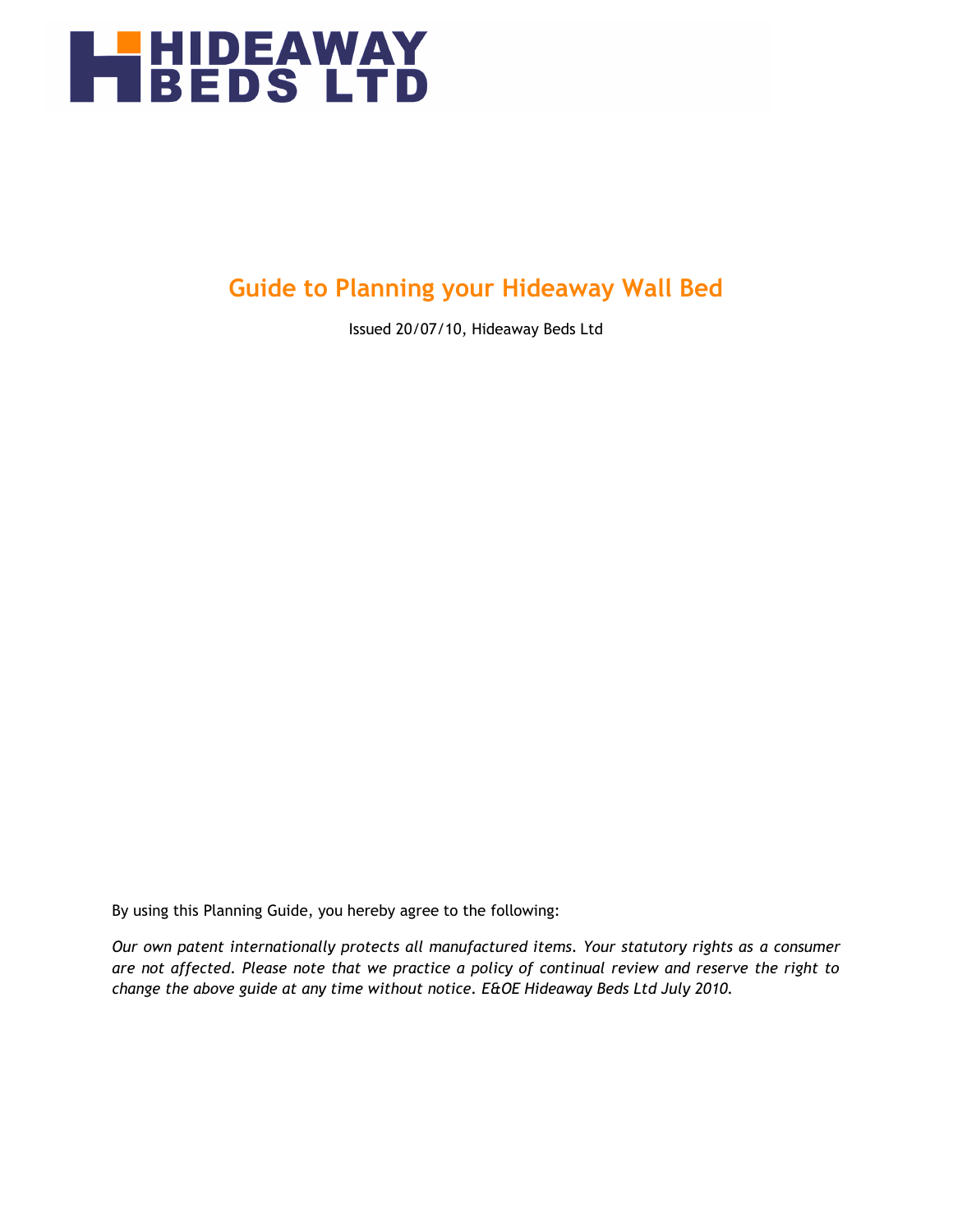

#### **Measure your Room Dimensions**

To ensure you plan and measure your room correctly we have given a few guidelines on how this can be done so nothing is missed out:

1. Draw a basic shape of the room.

2. Measure length of all the walls at the top, bottom and middle (not all walls are always square).

3. Measure your doors and windows and include the frames. Also note the distance from the walls and floor. Please note that if skirting boards are fitted, measure from

skirting to skirting



# www.hideaway.co.uk

Unit 1, Bluewater Estate, Bell Close, Plympton, Devon, PL7 4JH T: 01752 511111 F: 01752 511117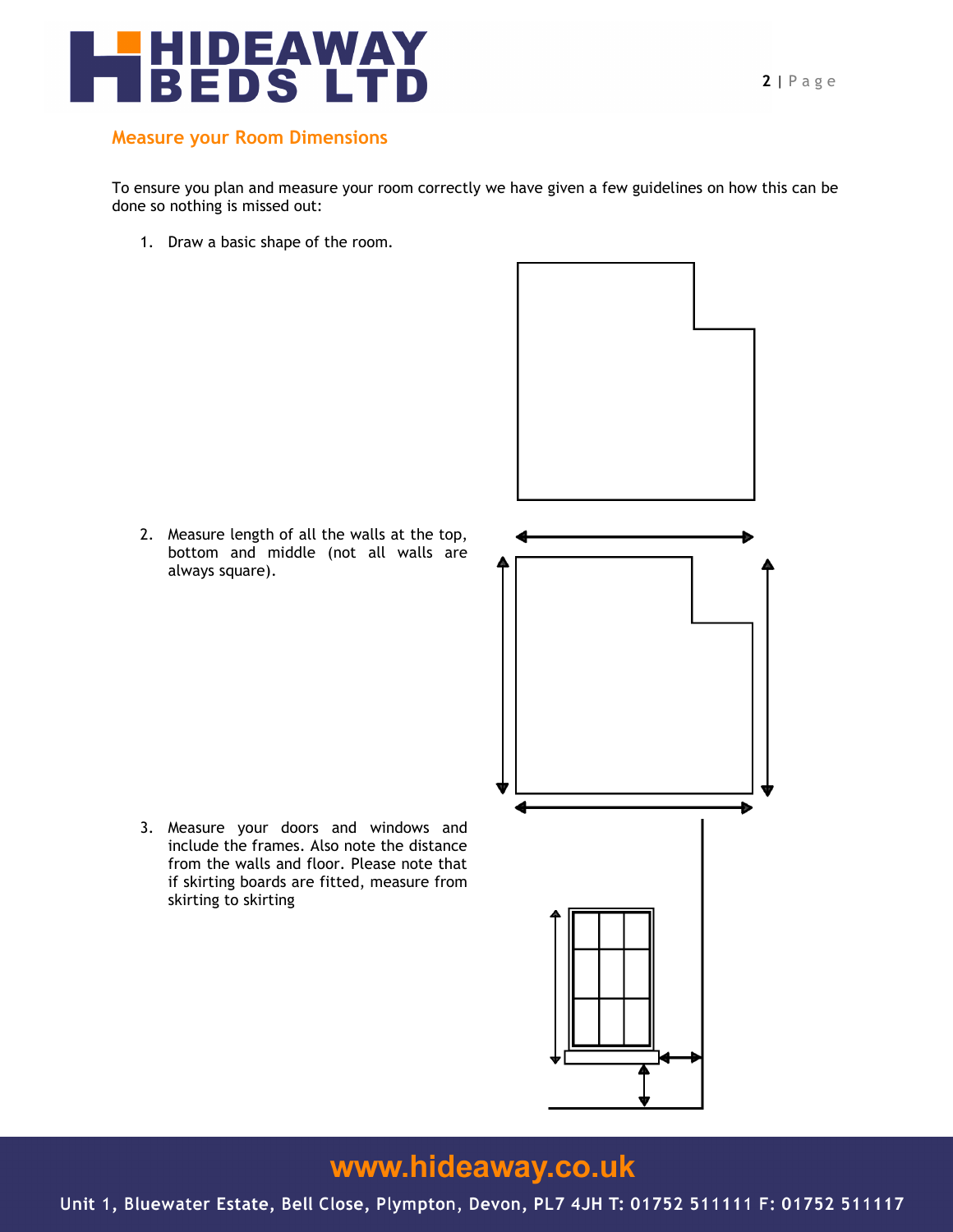

- 4. Measure your ceiling height in three separate places to ensure it is level, & add these measurements to your plan.
- plug socket light radiator switch  $\mathcal{H}$ window plug socket light radiator switch , door a.
- 5. Mark on your sketch the location of any electrical sockets and the location and size of any radiators.

6. Now your sketch is complete it should look like the example below. Refer to the size & specification guides of our wall beds to reference what will fit into your room; alternatively, just give the Hideaway team a call and leave the rest to them.

# www.hideaway.co.uk

Unit 1, Bluewater Estate, Bell Close, Plympton, Devon, PL7 4JH T: 01752 511111 F: 01752 511117